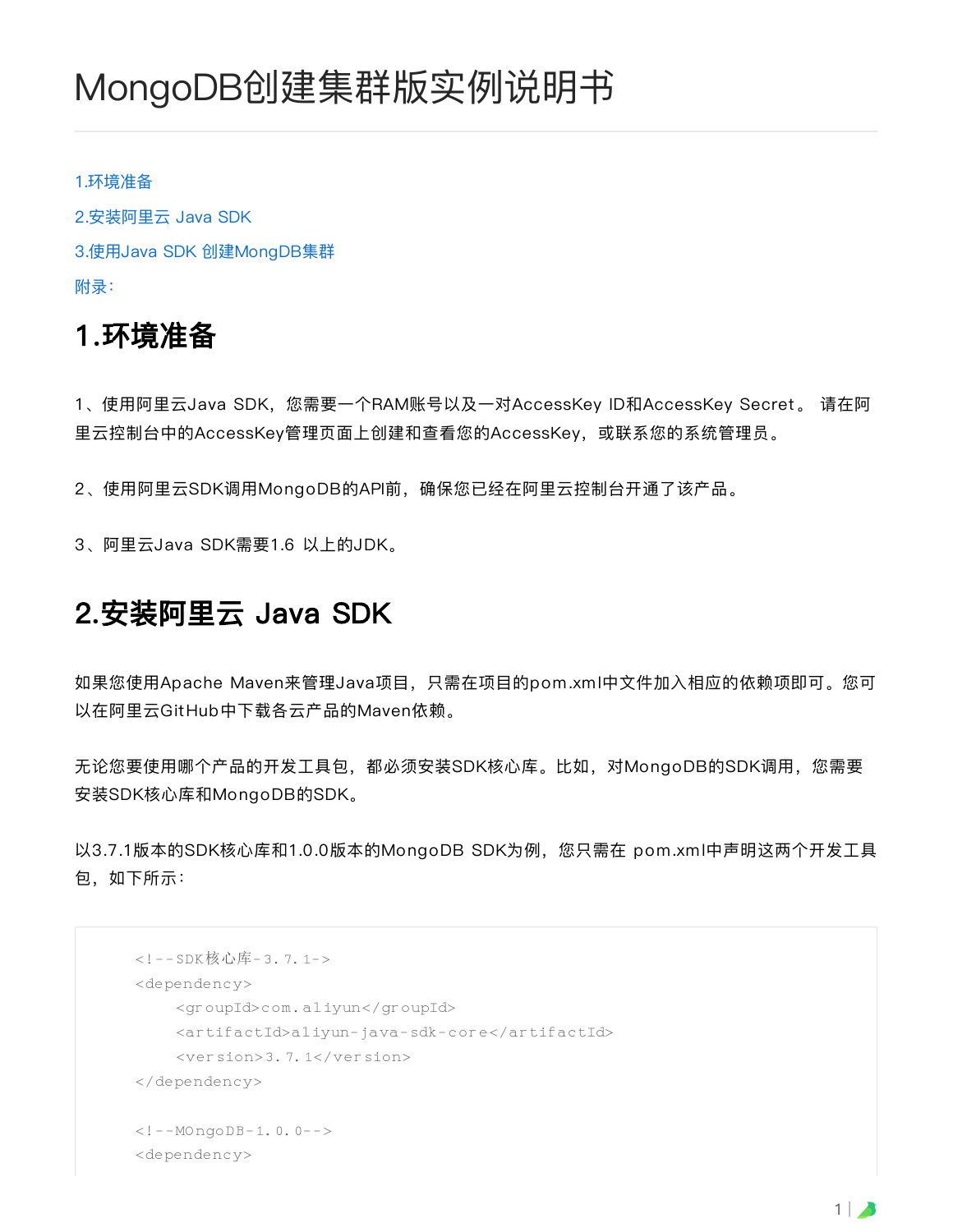```
<groupId>com.aliyun</groupId>
    <artifactId>aliyun-java-sdk-dds</artifactId>
    <version>1.0.0</version>
</dependency>
```
### <span id="page-1-0"></span>3.使⽤Java SDK 创建MongDB集群

以下这个代码示例展示了调⽤阿⾥云Java SDK的3个主要步骤:

- 1. 创建并初始化Def aultAcsClient实例。
- 2. 创建API请求并设置参数。
- 3. 发起请求并处理应答或异常。

```
package com.testprogram;;
   import com.aliyuncs.DefaultAcsClient;
   import com.aliyuncs.IAcsClient;
   import com.aliyuncs.dds.model.v20151201.CreateShardingDBInstanceReques
t;
   import com.aliyuncs.dds.model.v20151201.CreateShardingDBInstanceRespon
se;
   import com.aliyuncs.exceptions.ClientException;
   import com.aliyuncs.exceptions. ServerException;
   import com.aliyuncs.profile.DefaultProfile;
   import java.util.ArrayList;
   import java.util.List;
   import java.util.UUID;
   public class SDK_CreateShardingDBInstance_Demo {
       public static void main(String[] args) {
           // 创建DefaultAcsClient实例并初始化
           DefaultProfile profile = DefaultProfile.getProfile(
                   "cn-hangzhou", // 您的可用区ID(杭州为例)
                   "xxxxxxxx", // 您的AccessKey ID
                   "xxxxxxxx"); // 您的AccessKey Secret
           IAcsClient client = new DefaultAcsClient(profile);
           // 创建API请求并设置参数
           CreateShardingDBInstanceRequest request = new CreateShardingDB
InstanceRequest();
```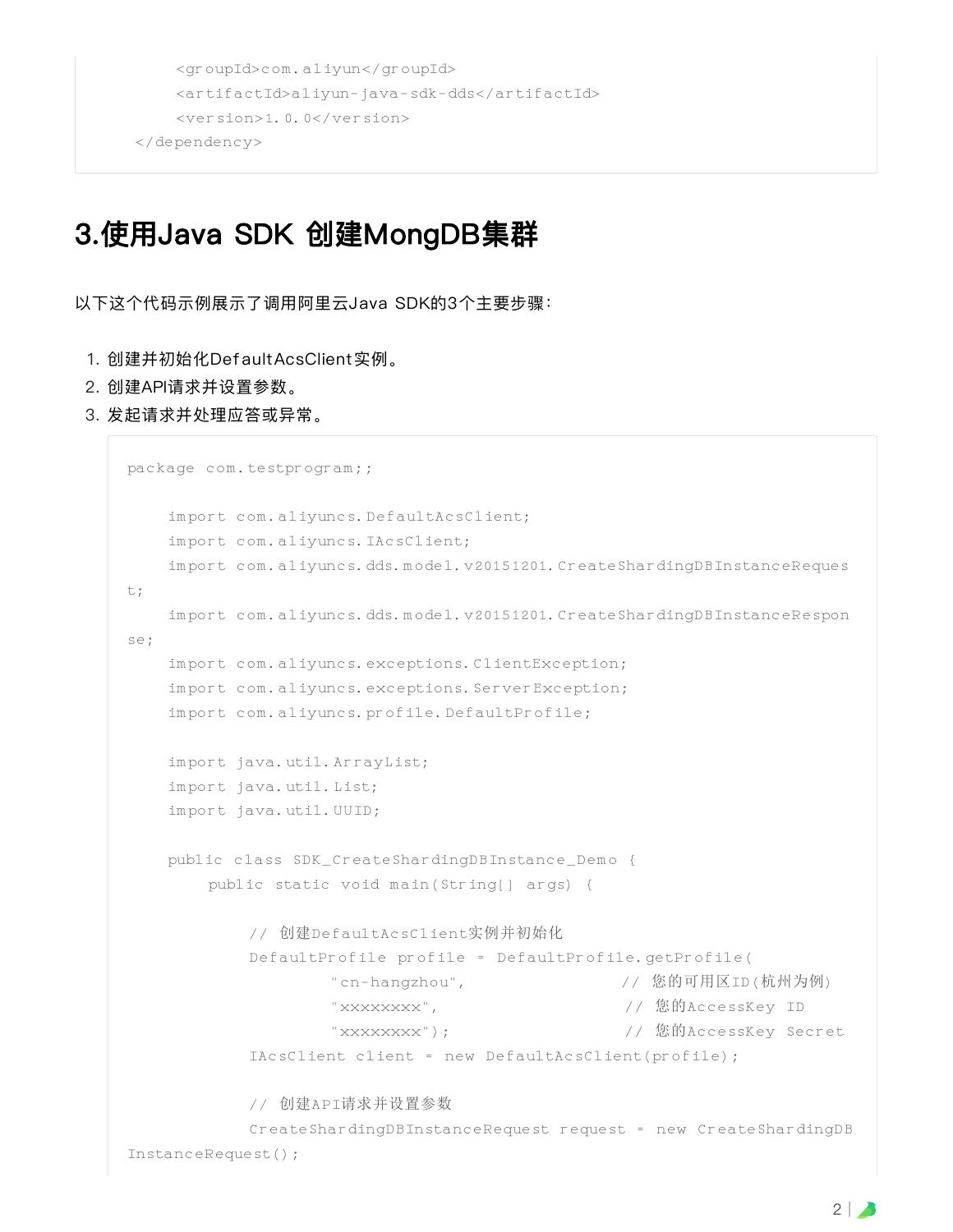// 以下为必填参数 request.setOwnerId(1000000000000L); //个人I D request.setRegionId("cn-hangzhou"); //(杭 州为例) request.setZoneId("cn-hangzhou-b"); //(杭 州为例) request.setEngine("MongoDB"); //产 品类型 request.setEngineVersion("3.2"); //mon goDB的版本(可选3.2/3.4) request.setAccountPassword("Password123456"); //root 连接密码 request.setClientToken(UUID.randomUUID().toString()); //唯一 识别Token // 配置mongos数量以及规格 List<CreateShardingDBInstanceRequest.Mongos> mongosList = new ArrayList<CreateShardingDBInstanceRequest.Mongos>(); CreateShardingDBInstanceRequest.Mongos mongos = new CreateShar dingDBInstanceRequest.Mongos(); mongos.set\_Class("dds.mongos.mid"); mongosList.add(mongos); mongos.set\_Class("dds.mongos.mid"); mongosList.add(mongos); request.setMongoss(mongosList); // 配置shard的数量以及规格 List<CreateShardingDBInstanceRequest.ReplicaSet> replicaSetLis t = new ArrayList<CreateShardingDBInstanceRequest.ReplicaSet>(); CreateShardingDBInstanceRequest.ReplicaSet replicaSet = new Cr eateShardingDBInstanceRequest.ReplicaSet(); replicaSet.set\_Class("dds.shard.mid"); replicaSet.setStorage(10); replicaSetList.add(replicaSet); replicaSet.set\_Class("dds.shard.mid"); replicaSet.setStorage(10); replicaSetList.add(replicaSet); request.setReplicaSets(replicaSetList); // 配置cs的数量以及规格 List<CreateShardingDBInstanceRequest.ConfigServer> configServe rList = new ArrayList<CreateShardingDBInstanceRequest.ConfigServer>(); CreateShardingDBInstanceRequest.ConfigServer configServer = ne

 $3 \mid \bullet$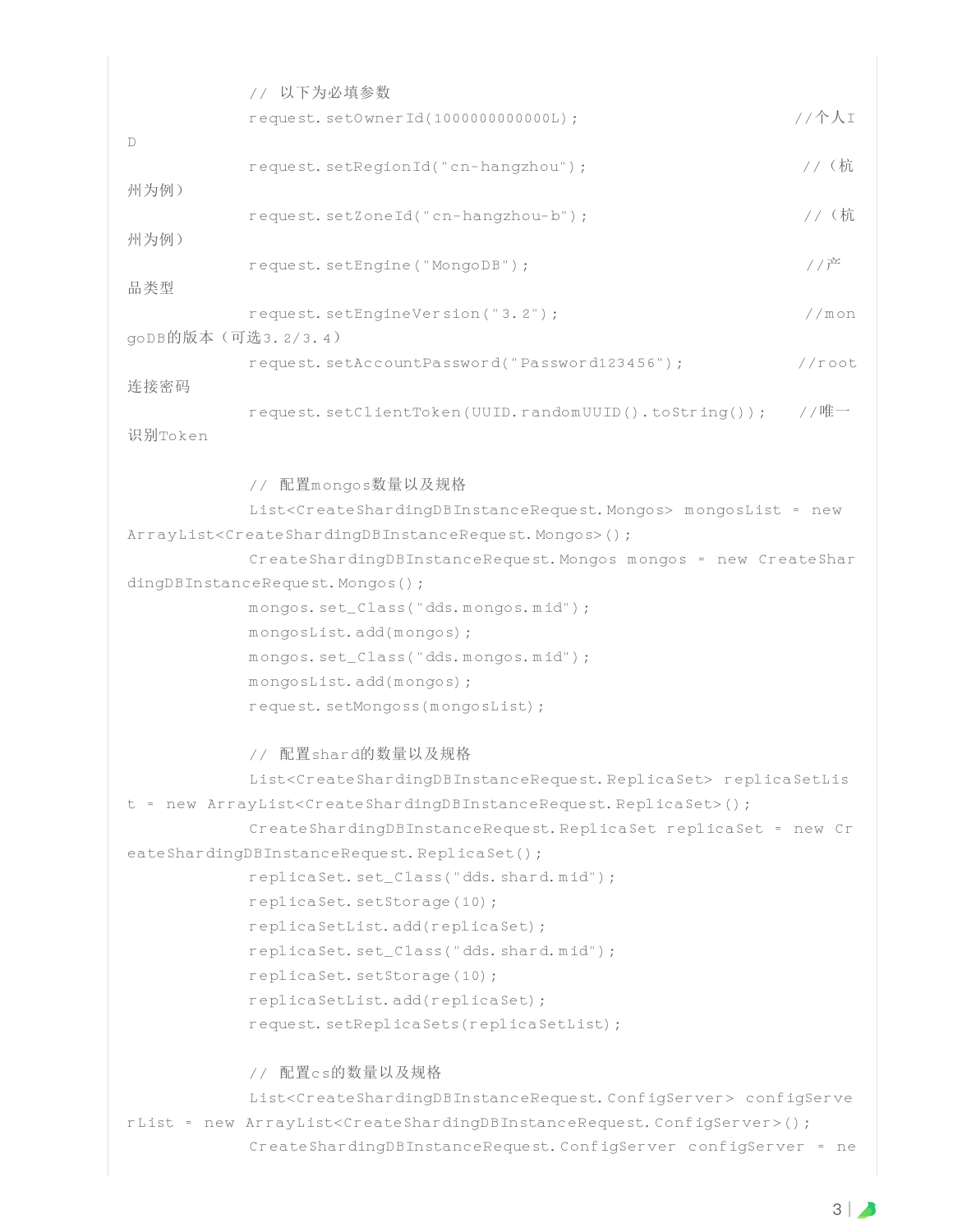```
w CreateShardingDBInstanceRequest.ConfigServer();
           configServer.set_Class("dds.cs.mid");
           configServer.setStorage(20);
           configServerList.add(configServer);
           request.setConfigServers(configServerList);
          // 网络类型:VPC相关
          // request.setNetworkType("VPC");
          // request.setVpcId("vpc-xxxxxxxxxxxxxxx"); //可
用区的VpcId
          // request.setVSwitchId("vsw-xxxxxxxxxxx"); //可用
区的VSwitchTd
          // 以下为非必填参数
          request.setNetworkType("Classic"); //与V
PC二选一(默认Classic)
          request.setChargeType("PrePaid"); //包年
包月(不填默认为PostPaid[按量付费])
          request.setPeriod(1); //包
月数, ChargeType为PrePaid时必填(取值范围: 1-9,12,24,36)
          request.setSecurityIPList("127.0.0.1"); //白名
单(默认为127.0.0.1)
           request.setDBInstanceDescription("testSDK测试账号01"); //实例备
注信息(默认为实例ID名)
          // 发起请求并处理应答或异常
           CreateShardingDBInstanceResponse response;
           try {
              response = client.getAcsResponse(request);
              String requestId = response.getRequestId();
              String dbInstanceId = response.getDBInstanceId();
              String orderId = response.getOrderId();
              System.out.println("Create shardingDBInstance success, req
uestId=" + requestId + " , instanceId = " + dbInstanceId + " , orderId=" +
orderId);
           } catch (ServerException e) {
              e.printStackTrace();
           } catch (ClientException e) {
              e.printStackTrace();
          }
      }
   }
```
 $4 \mid \blacktriangle$